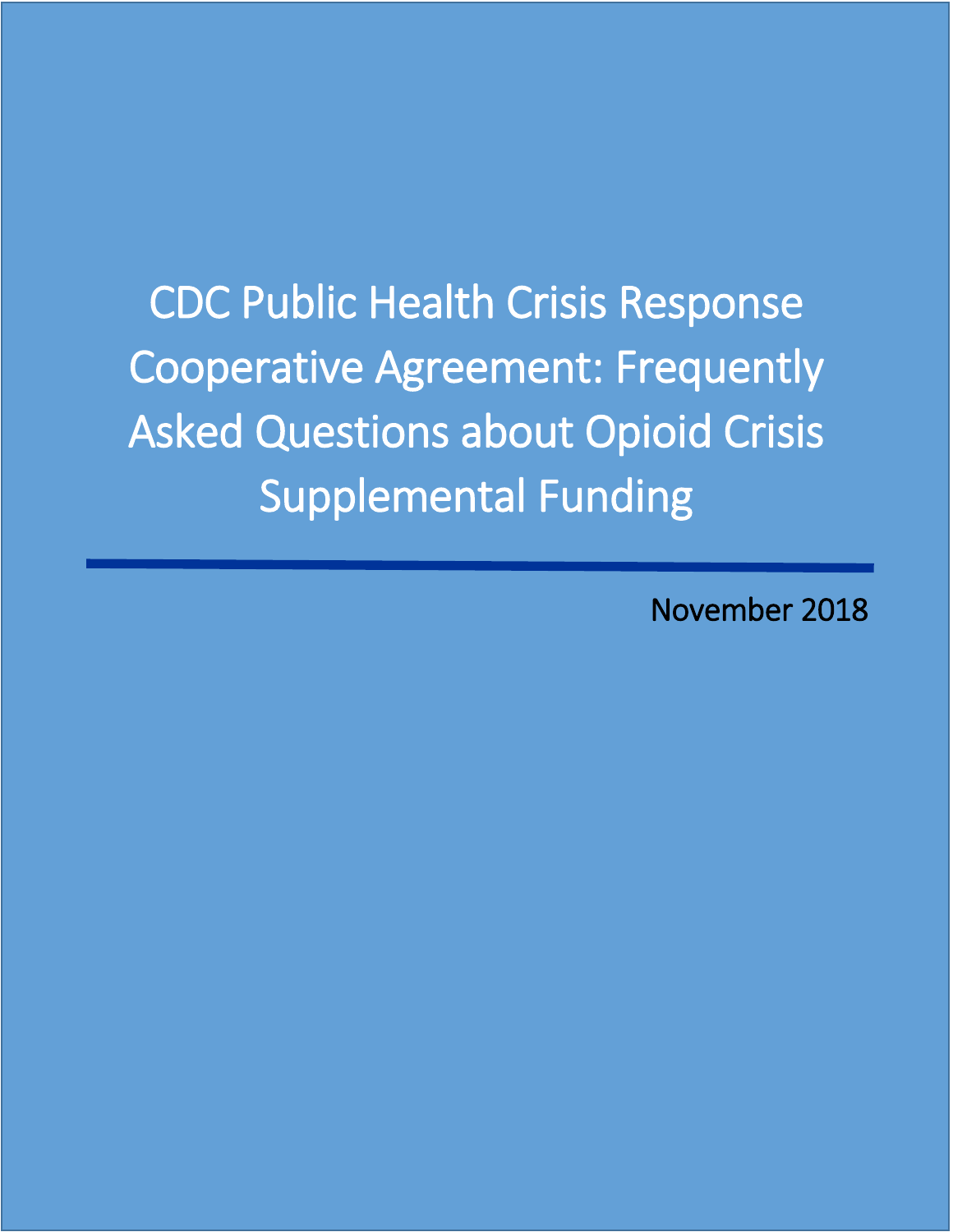# **Contents**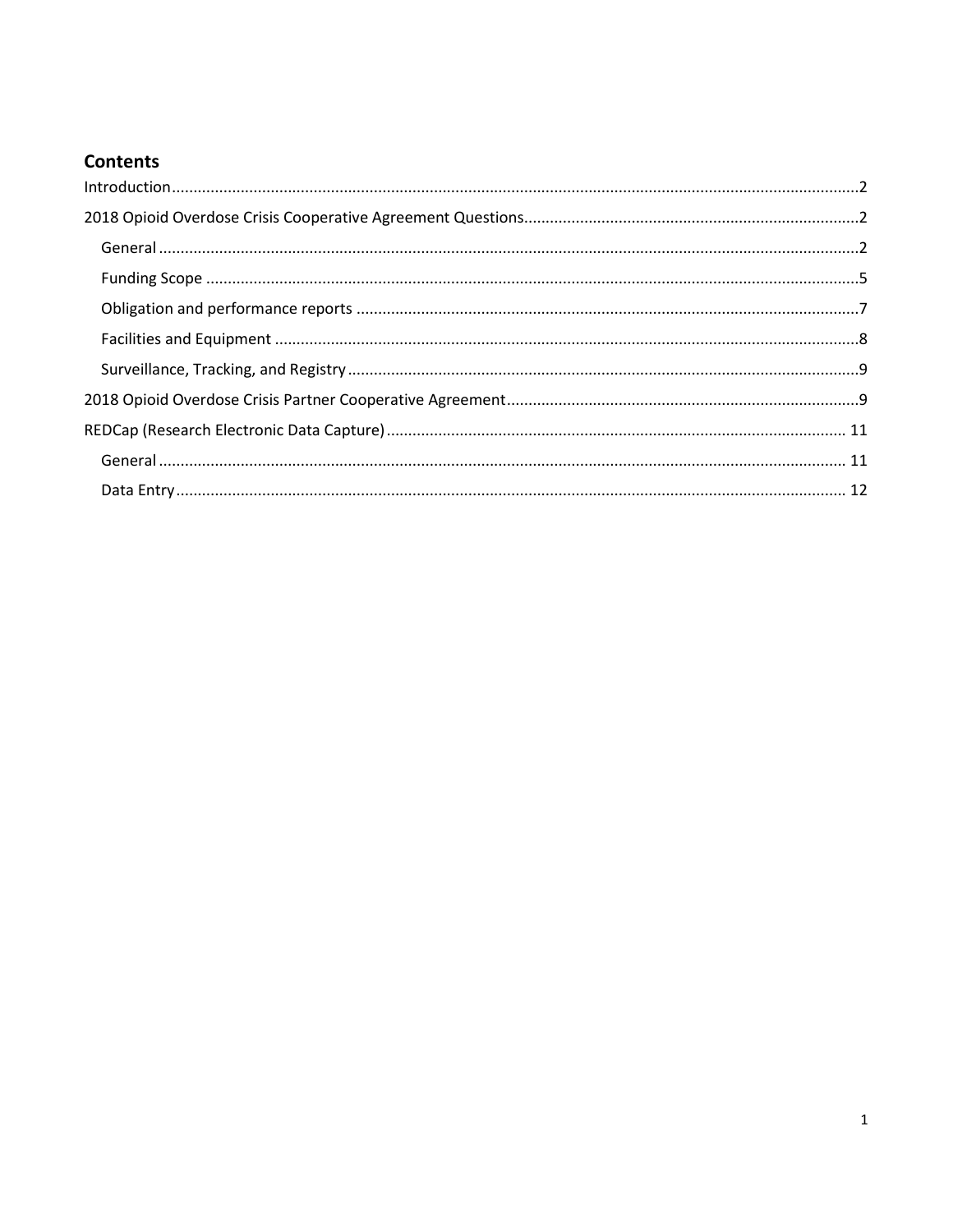## <span id="page-2-0"></span>**Introduction**

In October 2017, the Centers for Disease Control and Prevention (CDC) released CDC-RFA-TP18-1802: Cooperative Agreement for Emergency Response: Public Health Crisis Response notice of funding opportunity (NOFO). Eligible applicants included the 50 states; eight U.S. territories and freely associated states; six localities: Chicago, Houston, Los Angeles County, New York City, Philadelphia, and Washington, D.C.; and federally recognized tribal governments that met the NOFO requirements and serve, through their own public health infrastructures, at least 50,000 people.

This document provides answers to additional frequently asked questions (FAQS) to help jurisdictions and others interested in the *2018 Opioid Overdose Crisis Cooperative Agreement* funding. There are 10 new questions in this supplemental FAQ; each section begins with the new questions, highlighted in red.

For additional background information on CDC-RFA-TP18-1802, please visi[t https://www.grants.gov/web/grants/view](https://www.grants.gov/web/grants/view-opportunity.html?oppId=297939)[opportunity.html?oppId=297939](https://www.grants.gov/web/grants/view-opportunity.html?oppId=297939)

## <span id="page-2-1"></span>**2018 Opioid Overdose Crisis Cooperative Agreement Questions**

In this section, jurisdiction refers to any of the 50 states, Washington, D.C., and eight U.S. territories and freely associated states that are eligible for funding.

<span id="page-2-2"></span>General

### **Will CDC be releasing a press release regarding this opioid overdose crisis funding? Can we use it as a template?**

Yes, CDC distributed [a press release](https://www.cdc.gov/media/releases/2018/p0919-cdc-opiod-battle-funding.html) September 19. Congress received the press release as a "Hill alert". The press release and a template version with blank sections were sent to jurisdictions, so that they could insert their own information.

## **What is the role of the CDC science officer versus the project officer for the jurisdiction?**

The CDC science officer assigned to the jurisdiction will oversee scientific aspects of the cooperative agreement and provide a connection to the National Center for Injury Prevention and Control's subject matter experts. For the majority of jurisdictions, the science officer that a jurisdiction worked with while developing its work plan will remain the jurisdiction's science officer during the period of performance.

The CDC project officer will oversee technical assistance, training, and administrative and fiscal aspects of the cooperative agreement, among other duties.

#### **Where and how should jurisdictions submit a response to technical review of weaknesses?**

If there are weaknesses noted that the recipient must respond to, then the recipient must submit a prior approval amendment via GrantSolutions, verses a grant note. A grant note does not require any action. Note that an amendment will require a revised Notice of Award to approve the responses to the weaknesses.

## **Is a jurisdiction required to submit a technical review response for its work plan if no weaknesses were listed on the technical review form?**

**I**f no weaknesses were noted in the jurisdiction's technical review, no response is required. If weaknesses were reported, then the jurisdiction needs to reply to the observation and amend the work plan accordingly.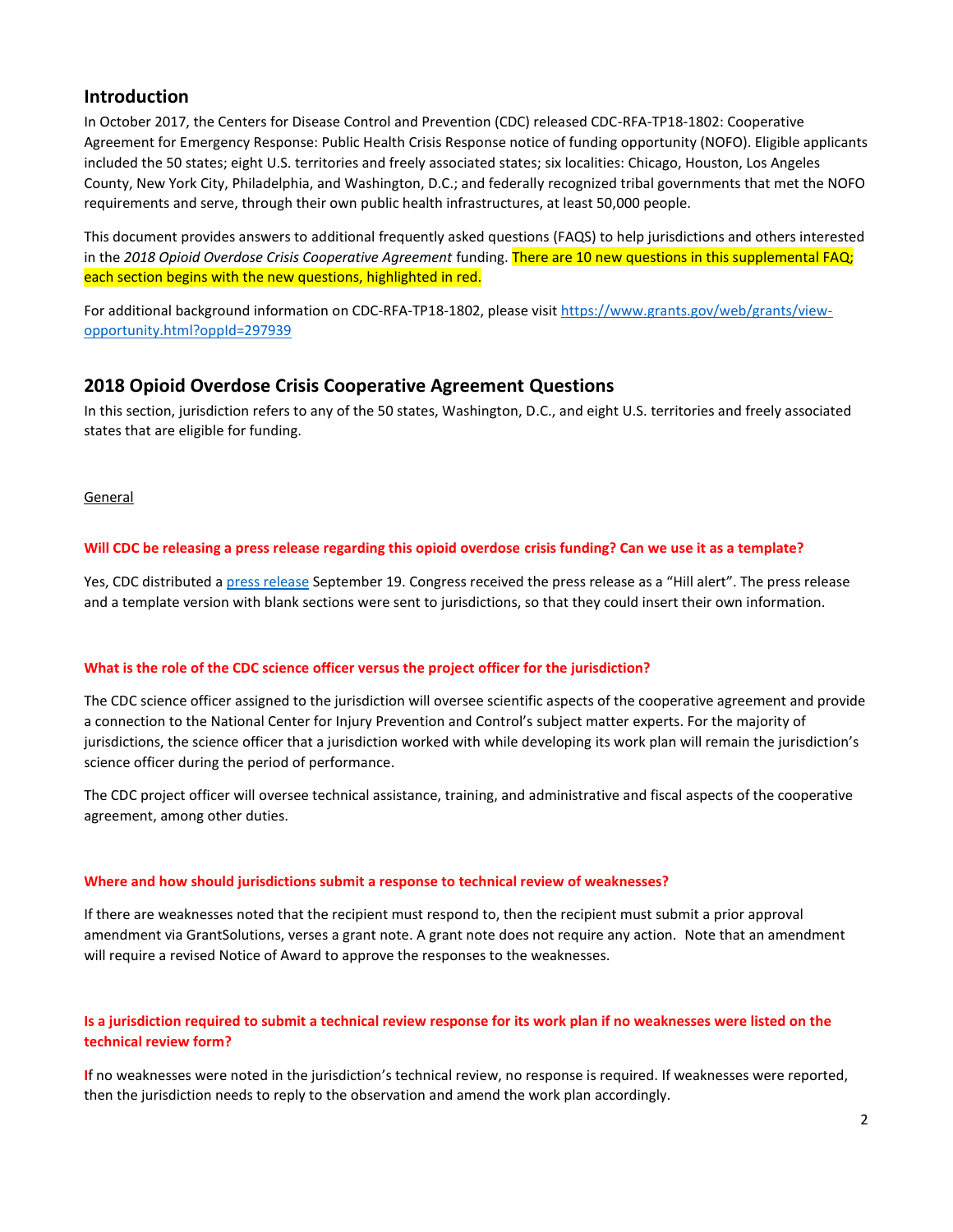## **Is this a new opioid notice of funding opportunity (NOFO) for the opioid overdose crisis or it is part of the "***CDC-RFA-TP18-1802: Cooperative Agreement for Emergency Response: Public Health Crisis Response***" that we were deemed as "approved but unfunded"?**

The *2018 Opioid Overdose Crisis Cooperative Agreement* is part of the *CDC-RFA-TP18-1802: Cooperative Agreement for Emergency Response: Public Health Crisis Response*. CDC is using this funding mechanism to award Congressional funding to "advance the understanding of the opioid overdose epidemic and scale up prevention activities" across all 50 States, Washington, D.C., and eight territories and freely associated states.

#### **Who is the point of contact for the** *2018 Opioid Overdose Crisis Cooperative Agreement* **in the jurisdiction?**

The main point of contact in each jurisdiction for the *2018 Opioid Overdose Crisis Cooperative Agreement* is the principal investigator (PI) for the overarching *CDC-RFA-TP18-1802: Cooperative Agreement for Emergency Response: Public Health Crisis Response*. While the PI does not have to be directly involved with all funding activities, he or she should be involved in any major change in scope or budget.

### **When can a jurisdiction expect to receive funding?**

CDC will issue notices of award (NOAs) after approving final work plans and budgets. Jurisdictions may receive funding as early as August 31, 2018.

### **What is the funding ceiling for applications for this opioid supplemental funding?**

Funding ceilings are determined by the sponsoring CDC program offices that have proposed project plans. The funding ceilings are available in the REDCap (Research Electronic Data Capture) IT system, which is a secure web application for building and managing online surveys and databases.

#### **Will the guidance for the work plans and budget narratives include the amount a specific jurisdiction is likely to receive?**

Each project plan will have its own ceiling or range of available funding. There is no cumulative ceiling.

#### **What do the budget ceiling minimum and maximums mean for activities?**

Jurisdictions should target a budget between the minimum and maximum dollar amounts provided in REDCap.

#### **What was the deadline to submit revised work plans and budget narratives?**

Revised work plans and budget narratives were required to have been submitted in the REDCap system by **11:59 p.m. EDT on Tuesday, July 31, 2018.**

**Will the funding received through this mechanism have subgrantee restrictions? Would the funds need to be held by the jurisdiction or could they be distributed to local health departments or others?**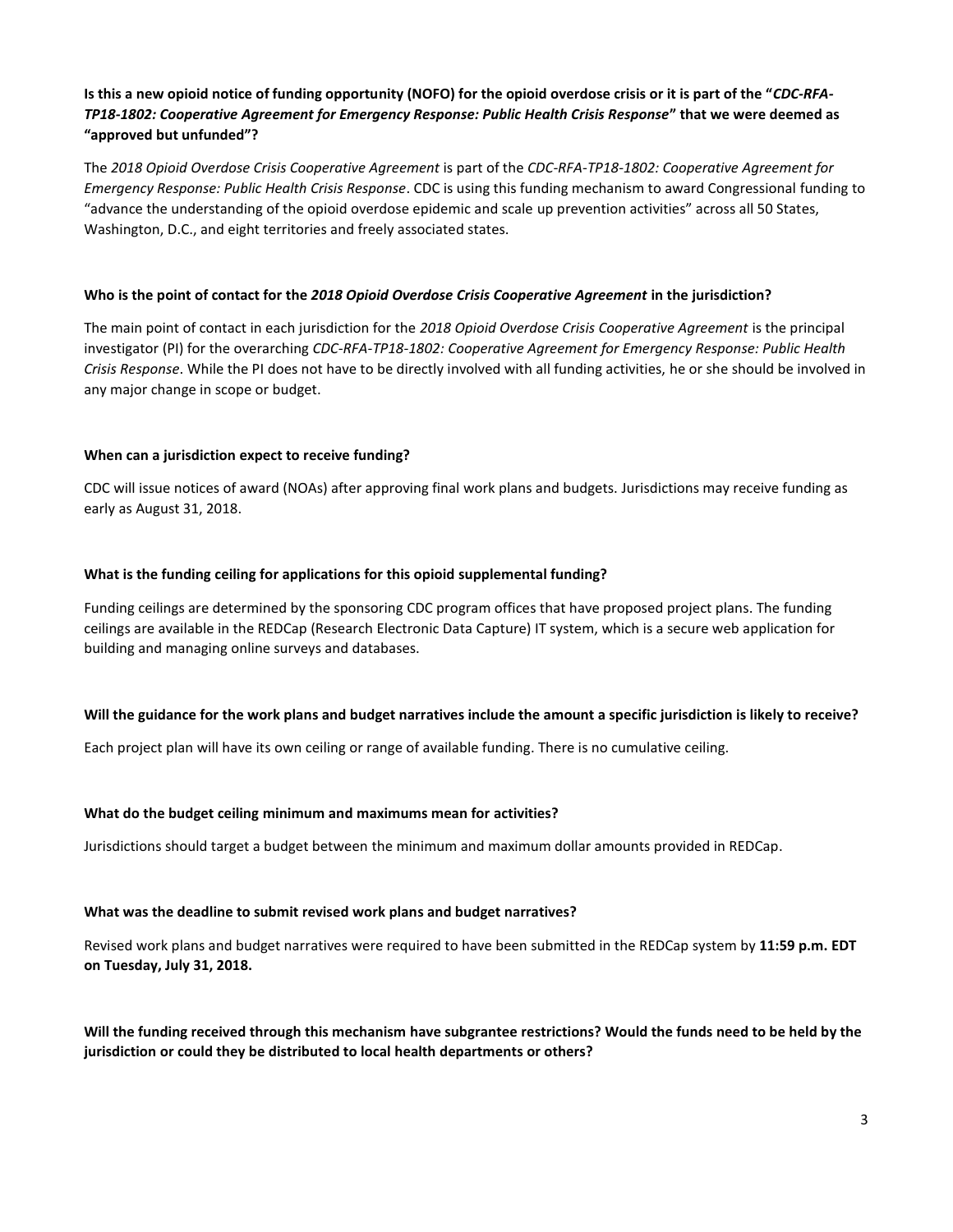The recipient can determine how to distribute the funds it receives. However, use of the funds must remain within the scope of the opioid funding supplemental guidance and the CDC program offices' proposed project plans.

## **Will the jurisdiction have to track performance according to each of the six domains (biosurveillance, community resilience, countermeasures and mitigation, incident management, information management, and surge management) separately?**

Yes. Performance measures will likely be tracked by domain, though performance measures have not been finalized yet. CDC will provide additional guidance once the measures are finalized. Work plans should only address domains listed in the project plans. Quarterly progress reports and a final report will be required.

#### **How are performance measures finalized?**

CDC will work with recipients during the first 90 days after funds are awarded to finalize performance measures. CDC reserves the right to make changes to these performance measures and reporting frequency, pending additional guidance from CDC, U.S. Department of Health and Human Services (HHS) or Congress.

## **If a CDC program's project plan has multiple activities, should we include performance measures for each activity or can there be two or three overarching performance measures per the CDC program project plan?**

Jurisdictions have the option to provide overarching performance measures per plan that cover more than one activity.

## **What coordination would occur between CDC and the state health department to assure that a request made under this program does not run contrary or is used to circumvent an established state plan or policy?**

Since the project plans were posted on June 25, CDC and the jurisdictions have been working together to ensure that the activities integrate with the jurisdictions' current activities and policies. Some of the states have federal funding from CDC and other agencies for opioid overdose prevention. While activities funded through the *2018 Opioid Overdose Crisis Cooperative Agreement* cannot duplicate or supplant these other federal funds, the funds available through this supplement can be used to enhance or surge ongoing work. CDC's goal is have the greatest impact possible on the opioid overdose epidemic.

## **Our jurisdiction submitted an application in December 2017 for the public health crisis NOFO. Has CDC reviewed those projects for funding or will there be an opportunity to revise those work plans?**

CDC reviewed and approved all 64 submitted applications. However, that process did not refer to this opioid funding. Instead, the goal was to establish an approved but unfunded list of applicants should funding become available during a future public health emergency. CDC shared this approved but unfunded list of jurisdictions to with the Office of Management and Budget who determined that the eligible applicants for opioid funding were the 50 states, Washington D.C., and eight U.S. territories and freely associated states and that the remaining localities would not be eligible to apply.

#### **How do I find the full announcement for the** *2018 Opioid Overdose Crisis Cooperative Agreement* **on Grants.gov?**

The opioid supplemental guidance is available at [https://www.grants.gov/web/grants/view](http://links.govdelivery.com/track?type=click&enid=ZWFzPTEmbWFpbGluZ2lkPTIwMTgwNjIyLjkxNTY1OTMxJm1lc3NhZ2VpZD1NREItUFJELUJVTC0yMDE4MDYyMi45MTU2NTkzMSZkYXRhYmFzZWlkPTEwMDEmc2VyaWFsPTE3MTkyNzQ3JmVtYWlsaWQ9ZnZpOEBjZGMuZ292JnVzZXJpZD1mdmk4QGNkYy5nb3YmZmw9JmV4dHJhPU11bHRpdmFyaWF0ZUlkPSYmJg==&&&102&&&https://www.grants.gov/web/grants/view-opportunity.html?oppId=297939)[opportunity.html?oppId=297939.](http://links.govdelivery.com/track?type=click&enid=ZWFzPTEmbWFpbGluZ2lkPTIwMTgwNjIyLjkxNTY1OTMxJm1lc3NhZ2VpZD1NREItUFJELUJVTC0yMDE4MDYyMi45MTU2NTkzMSZkYXRhYmFzZWlkPTEwMDEmc2VyaWFsPTE3MTkyNzQ3JmVtYWlsaWQ9ZnZpOEBjZGMuZ292JnVzZXJpZD1mdmk4QGNkYy5nb3YmZmw9JmV4dHJhPU11bHRpdmFyaWF0ZUlkPSYmJg==&&&102&&&https://www.grants.gov/web/grants/view-opportunity.html?oppId=297939) On the webpage, select the "Related Documents" tab and then scroll down to file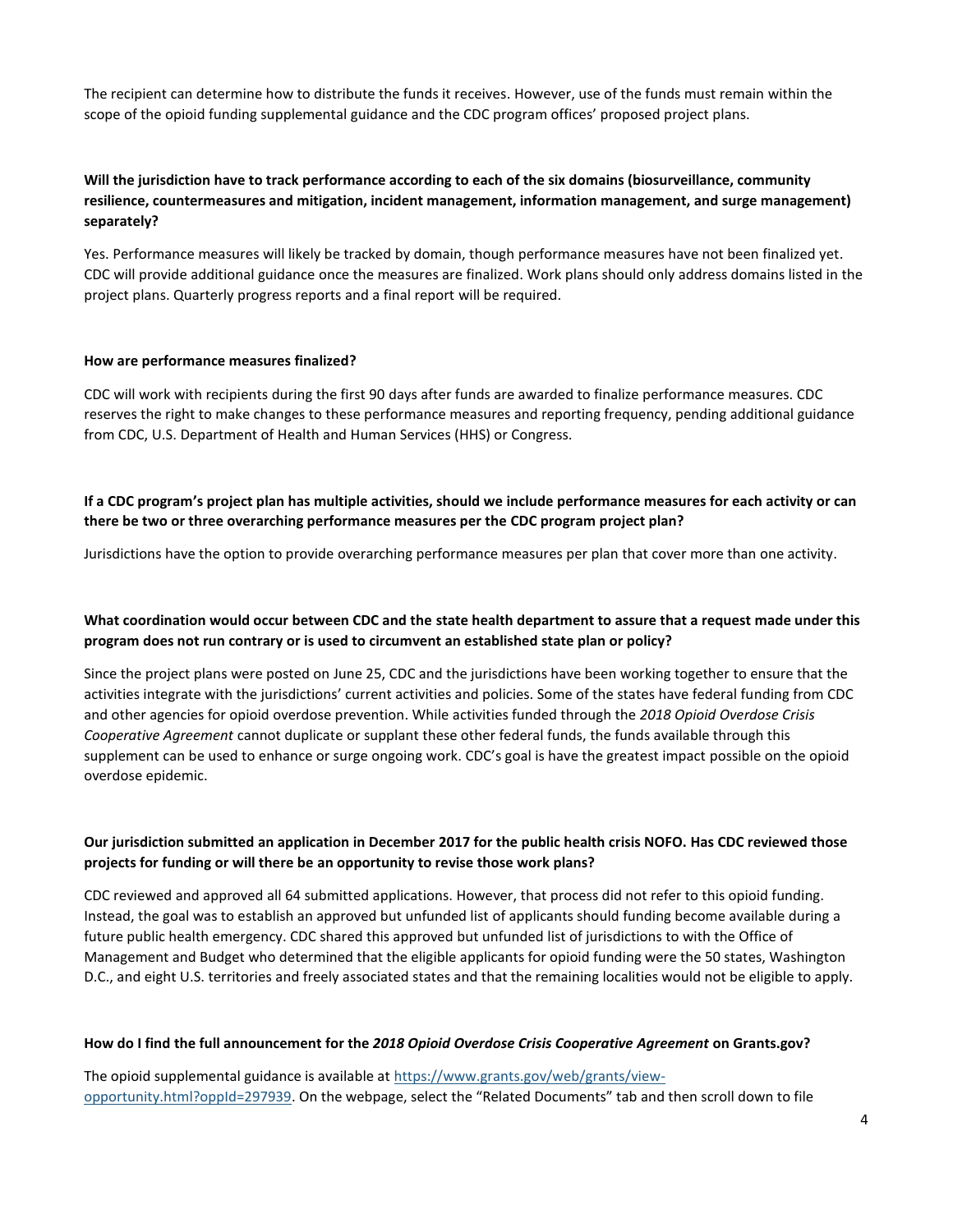description: Opioid Supplemental Guidance TP18-1802 Opioid Supplemental Guidance.pdf. If you would like a PDF of the guidance, please emai[l DSLRCrisisCoag@cdc.gov.](mailto:DSLRCrisisCoag@cdc.gov)

#### <span id="page-5-0"></span>**Funding Scope**

#### **How can a jurisdiction be sure that it does not duplicate efforts with ESOOS?**

During the work plan review, CDC worked with jurisdictions to ensure there was no duplication with ESOOS, when applicable. In addition, jurisdictions should have indicated in their work plans that the proposed activities were nonduplicative and how they surged or enhanced any ongoing efforts.

#### **Will jurisdictions have ninety days to liquidate obligations at the end of the project period?**

Yes.

#### **Do jurisdictions need CDC approval to redirect funds within the award and how large a redirection of funds is allowable?**

CDC approval is needed for all redirections that change personnel, equipment, or contracts funding. For other cost categories, CDC approval is required for funding redirections that are more than 25% of the total award or more than \$250,000, whichever is less.

#### **What is the latest date for redirections of funds within the award?**

Redirections and other prior approvals must be submitted 30 days prior to the end of the project/budget period.

## **If a jurisdiction needs to submit a redirection request during the year, will this be completed in Grant Solutions or in REDCap?**

All redirection requests must be submitted into the Grants Management Module (GMM) in Grant Solutions in collaboration with the DSLR project officer and opioid science officer. All prior approval actions require CDCs Office of Grant Services (OGS) approval before the recipient is allowed to implement. Please see the redirection guidance from OGS for more information, or reach out to your Grants Management Specialist for further guidance.

#### **Can CDC give an estimate of how much funding our jurisdiction will receive?**

Three CDC program offices have developed *2018 Opioid Overdose Crisis Cooperative Agreement* project plans: two for the National Center for Injury Prevention and Control (NCIPC), one for the Center for Surveillance, Epidemiology, and Laboratory Services (CSELS), and one for the National Center for HIV/AIDS, Viral Hepatitis, STD, and TB (NCHHSTP). Each of the four project plans has different eligibility criteria. If your jurisdiction is eligible for all four project plans, there will be four project plans with budget ranges in REDCap. Each jurisdiction decides whether it applies to all or some of the project plans for which it is eligible. Across the six domains covered by the project plans, four are required for NCIPC's main project plan. This means that the state must pick some activities in each of these four domains for NCIPC's main project plan. For NCIPC's Special Projects Project Plan an activity or multiple activities can be proposed in any of the six domains. CSELS' activities are within one domain, and NCHHSTP's activities are also within one domain.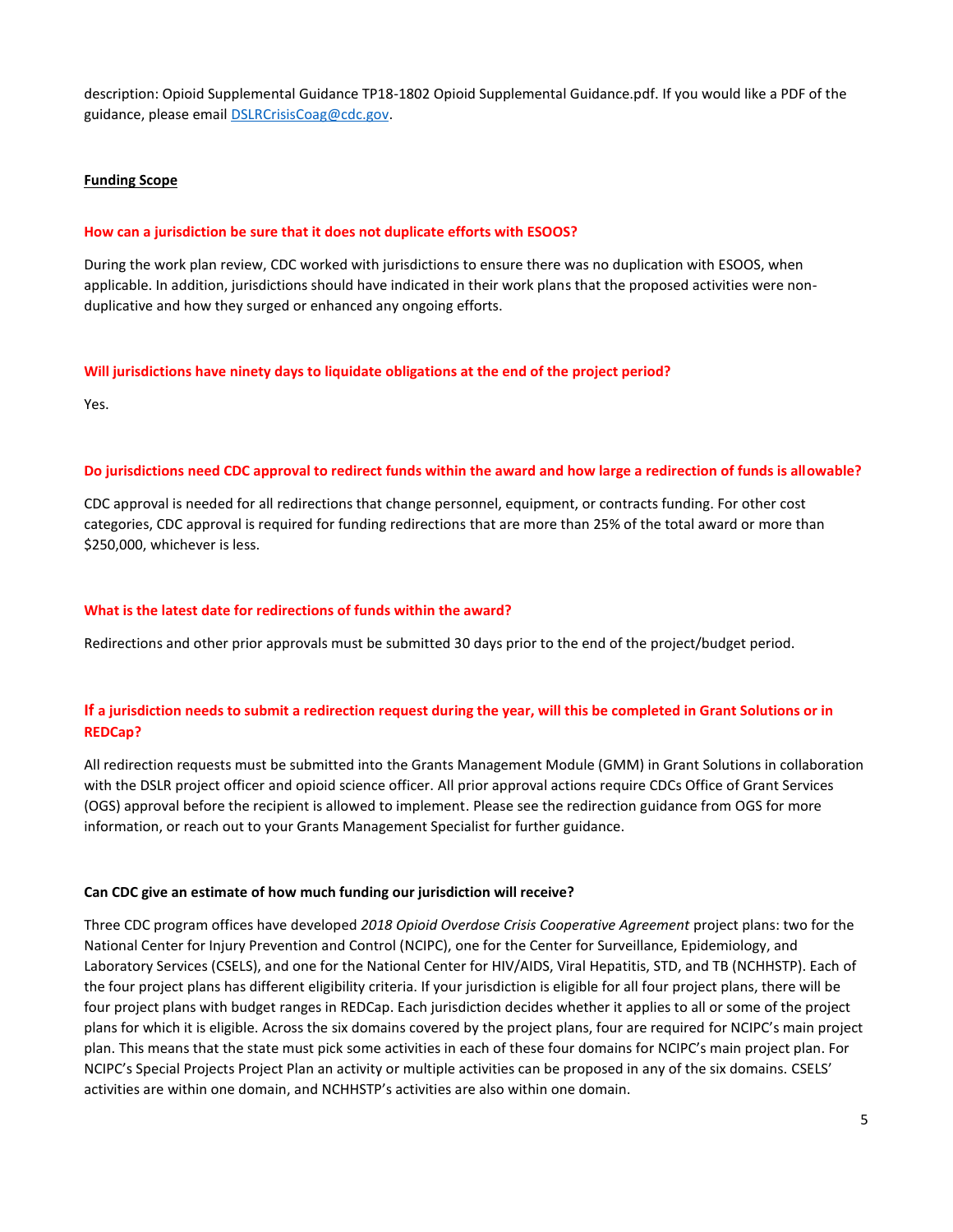The project plans and the funding ranges became available on June 25 in the REDCap system. There is variability in award size among jurisdictions and projects, based on burden of opioid overdoses (for NCIPC funds) or infectious diseases (for NCHHSTP funds), depending on the project. Each of the centers has a separate set of funds set aside for use under the 2018 Opioid Overdose Crisis Cooperative Agreement. NCIPC is charged with distributing funds to the 59 eligible jurisdictions, and each jurisdiction will receive between \$1 million and \$4 million. The funding formula provided a base amount for eligible jurisdictions and an additional amount based on the number of opioid overdose deaths and the opioid overdose death rate in the state.

There is a separate NCIPC project plan for special projects. All eligible jurisdictions can submit a work plan for up to \$500,000 for special project(s) that fits within at least one of the six domains.

CSELS has \$4.5 million available to jurisdictions and will fund each with \$200,000 to \$250,000 to as many as 25 states. There is not a formula for dispersing this limited funding. CDC will share more information about evaluation criteria later. NCHHSTP will disperse \$4.5 million to all 50 states, Washington D.C., and Puerto Rico. The funding formula provides a base amount of \$65,000 for eligible jurisdictions and an additional amount based on the proportional number of HIV diagnoses in that jurisdiction.

### **Can a jurisdiction apply for project plans that fall under multiple centers?**

Yes, but there are different eligibility requirements for each center's project plans. Therefore, all jurisdictions may not be eligible for all project plans. The project plans a jurisdiction is eligible for will appear in REDCap.

## **Will** *2018 Opioid Overdose Crisis Cooperative Agreement* **funding be available at a later date for local jurisdictions on the public health crisis NOFO approved but unfunded list?**

The Office of Management and Budget informed CDC that funding local jurisdictions is not allowed under the 2018 Opioid Overdose Crisis Cooperative Agreement. However, local jurisdictions may receive funding support from their states.

## **Under the biosurveillance domain of the opioid overdose crisis funding, NCIPC and CSELS activities appear to overlap on the subject of injury surveillance. How can jurisdictions write their work plans to avoid redundancy when proposing activities to enhance syndromic surveillance?**

The underlying data sources differ for NCIPC and CSELS activities. CDC will work with jurisdictions to make sure these details are clarified before the final revised work plans are approved. Duplication of activities between NCIPC and CSELS work plans is not allowed; however, if a jurisdiction submits a work plan for CSELS activities, the jurisdiction still needs to select other, nonduplicative NCIPC biosurveillance activities because the biosurveillance domain is a required domain for NCIPC funds.

**Can a jurisdiction supplement work being done now by Substance Abuse and Mental Health Services Administration (SAMHSA) grantees, expand the reach of currently implemented CDC programs including Prevention for States (PfS), Data-Driven Prevention Initiative (DDPI) and/or the Enhanced State Opioid Overdose Surveillance (ESOOS) programs, or enhance PHEP with this opioid overdose crisis NOFO?**

The *2018 Opioid Overdose Crisis Cooperative Agreement* is a different funding mechanism that is unrelated to all of those funding sources. However, there may be activities in the six domains described in the *2018 Opioid Overdose Crisis Cooperative Agreement* similar to those found under those funding sources. Funding through the opioid overdose crisis mechanism will not affect a jurisdiction's funding through other federal resources.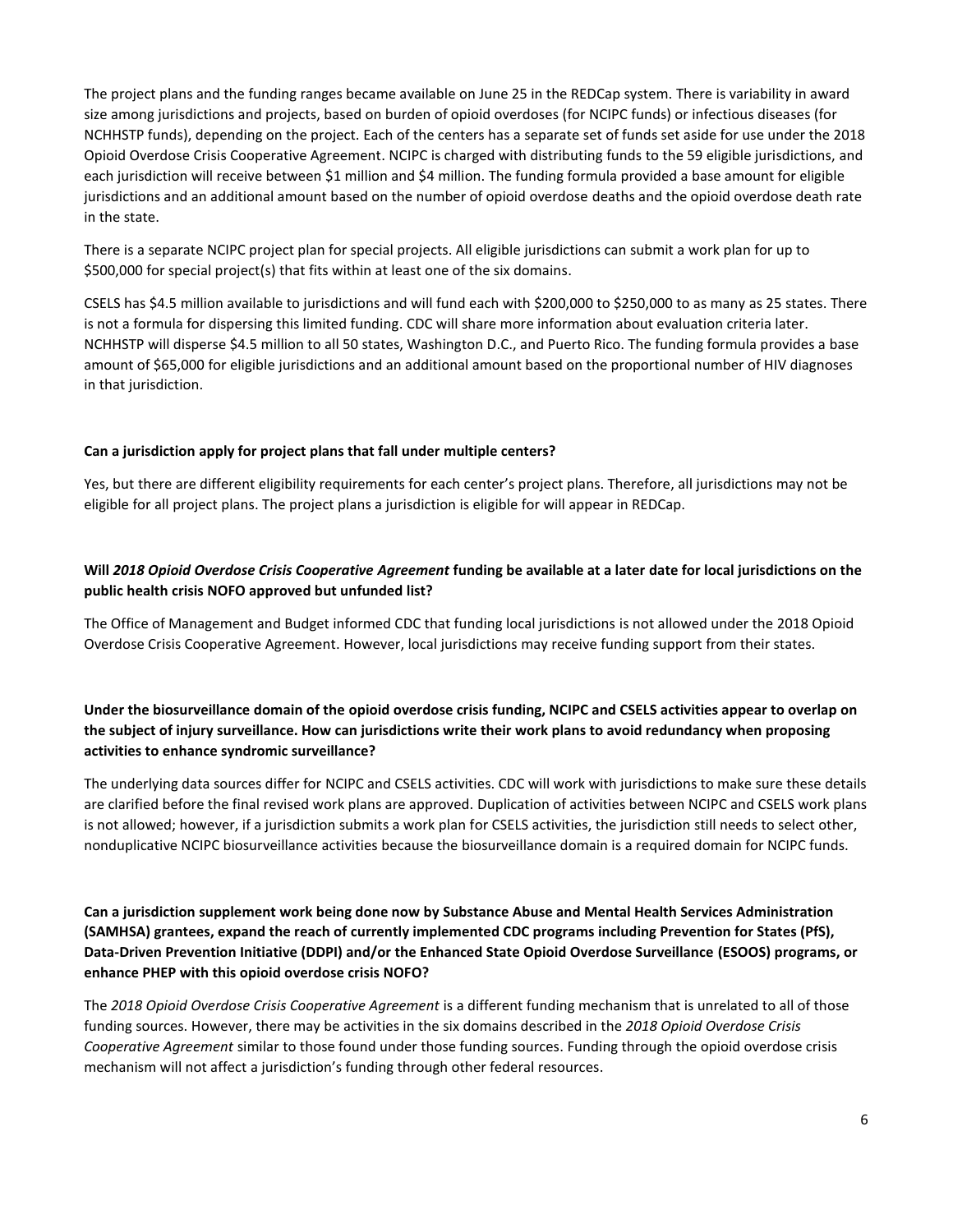However, jurisdictions can use the *2018 Opioid Overdose Crisis Cooperative Agreement* funds to expand, enhance, and surge the work already being done through federal funding from CDC, SAMHSA, or other mechanisms. However, jurisdictions must be sure such activities are not duplicating efforts already supported with other federal funding including CDC funds that have already been provided for opioid overdose prevention.

## **For those jurisdictions that do not have ESOOS, will they have to work with a state that has ESOOS grant?**

No.

## **How can this opioid overdose crisis funding be used to supplement or fill gaps in activities sponsored by SAMHSA, Health Resources and Services Administration (HRSA), the Bureau of Justice Assistance (BJA) and/or other federal partners that are working on the opioid response?**

There is a wide variety of activities within this NOFO to ensure that there are many opportunities to meet jurisdictional needs. The allowable activities listed in the Tables of the Supplemental Guidance vary depending on whether the jurisdiction already receives federal funding for opioid overdose epidemic-related activities to help ensure duplication of activities does not occur. CDC will work closely with its other federal partners to make sure that supported activities integrate with those already implemented. For states that do not have any federal funds currently for opioid overdose prevention, there is an even wider range of activities from which to select.

## **Are there any requirements for maintenance of effort or match for this NOFO?**

No. CDC does not have those requirements in the *2018 Opioid Overdose Crisis Cooperative Agreement*.

## **Will there be any no-cost extensions, carry forwards, or reoccurring funds for this one-time, one-year funding?**

CDC's intent is for this to be one-year funding that will end August 31, 2019, and will work with jurisdictions to ensure that all funds are expended within this funding period. Toward the end of the project period, CDC may consider whether no-cost extensions are appropriate. CDC has a long-term commitment to this work and, if funding becomes available, will seek to continue project work under a different mechanism.

## <span id="page-7-0"></span>**Obligation and performance reports**

## **Will CDC provide templates for the monthly spending, quarterly programmatic and final performance progress and monitoring reports?**

Yes, CDC will provide templates in REDCap for monthly spending, quarterly programmatic, and any other performance progress and monitoring reports, with the exception of the federal financial report (FFR), which is downloaded by the jurisdiction and submitted into the grants management module (GMM) of Grant Solutions. Jurisdictions should complete these templates in REDCap, download complete PDF forms to their computer(s), and then upload them to GMM as grant notes.

Recipient are encouraged to utilize the following naming convention: FL.Progress Report.Dec 2018; FL.Oct 2018 Obligation Report.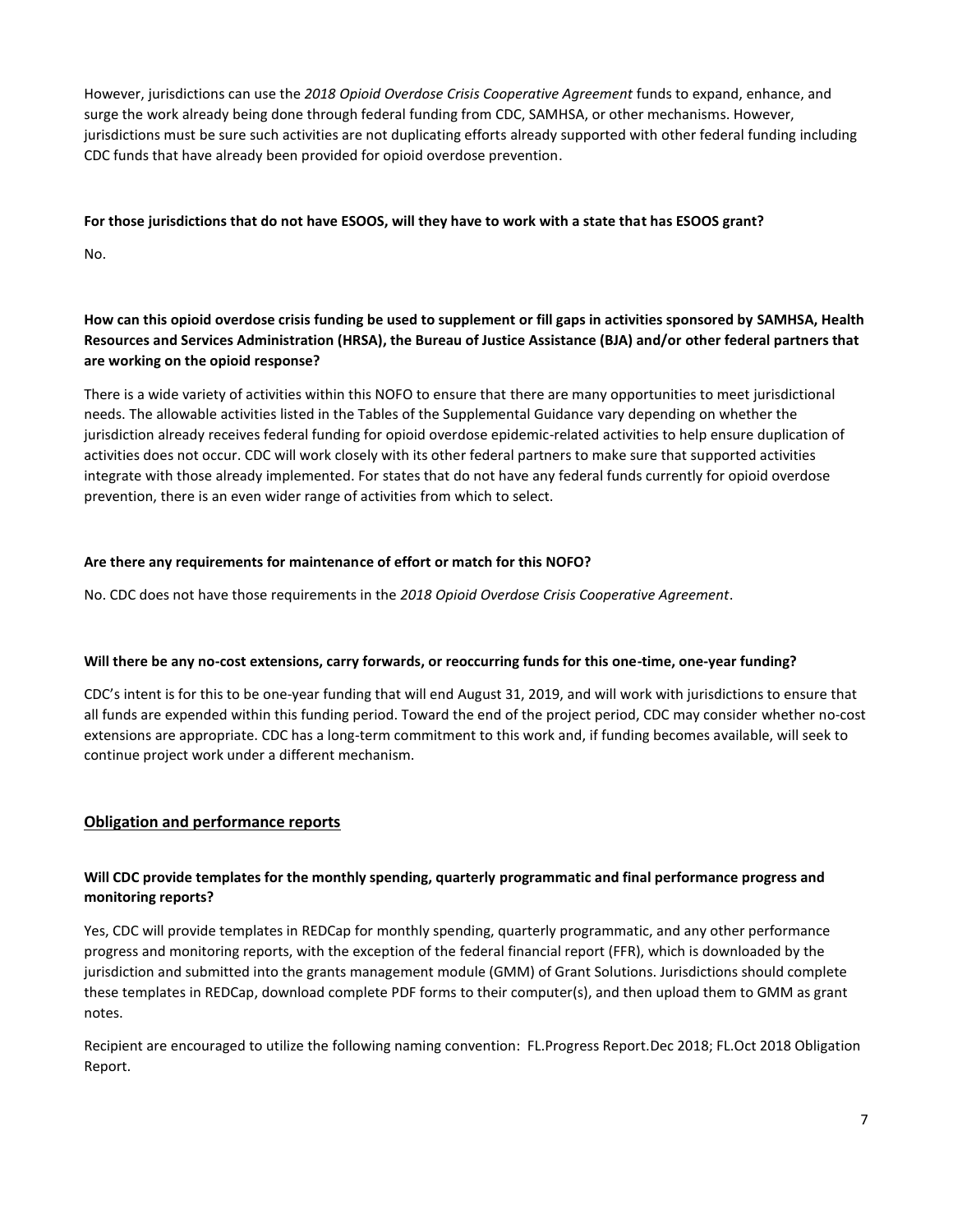## **Where and how should jurisdictions submit revised budget narratives and work plans by October 1, 2018?**

All revised budget narratives and work plans that require changes in scope and/or activities will need to be updated and completed in REDCap, downloaded as a PDF, and then uploaded to GMM. If there are weaknesses noted that the recipient must respond to, then the recipient must submit a prior approval amendment via GrantSolutions, verses a grant note. A grant note does not require any action. Note that an amendment will require a revised NOA to approve the responses to the weaknesses.

#### **When will the obligation report template be made available for use by jurisdictions?**

Monthly obligation report templates will be opened in REDCap approximately one week prior to the end of each month, broken down by object class for each funded project. If a jurisdiction would like to view a Word format version of the template, send a request to DSLRCrisisCoag@cdc.gov.

## **Some jurisdictions do not normally generate monthly obligation reports. Will the monthly reporting requirement for obligations under this cooperative agreement be reconsidered?**

From the notice of award (NOA): "Fiscal reports [obligation reports] as defined in REDCap will be required on a monthly basis. CDC may adjust the frequency of these reports as necessary. For instance, jurisdictions functioning at the performance levels projected in approved work plans may move to quarterly reporting."

#### **When are performance reports due?**

Quarterly.

## <span id="page-8-0"></span>**Facilities and Equipment**

## **For the NCIPC funding, it was noted under domain two that funding was not intended for substance abuse treatment. Can it be used to purchase naloxone in any of the six domains?**

No. Funds may not be used to purchase naloxone in any of the six domains.

#### **Can funding support syringe service programs?**

While CDC funds cannot be used for purchase of syringes and needles, CDC recognizes that syringe service programs (SSPs) are an important venue by which to connect with individuals at risk of overdose and offer an opportunity to connect these individuals with health systems and care that may mitigate their risk. CDC funds can, therefore, be used to support services and strategies associated with SSPs and to support communication, education, and evaluation associated with SSPs.

[The Consolidated Appropriations Act of 2016](https://www.congress.gov/114/bills/hr2029/BILLS-114hr2029enr.pdf) includes language in Division H, Sec. 520 that gives states and local communities, under limited circumstances, the opportunity to use federal funds to support certain components of SSPs.

To support implementation of this change in law, HHS has released new guidance for state, local, tribal, and territorial health departments that will allow them to request permission to use federal funds to support SSPs. Federal funds can now be used to support a comprehensive set of services, but they cannot be used to purchase sterile needles or syringes for illegal drug injection.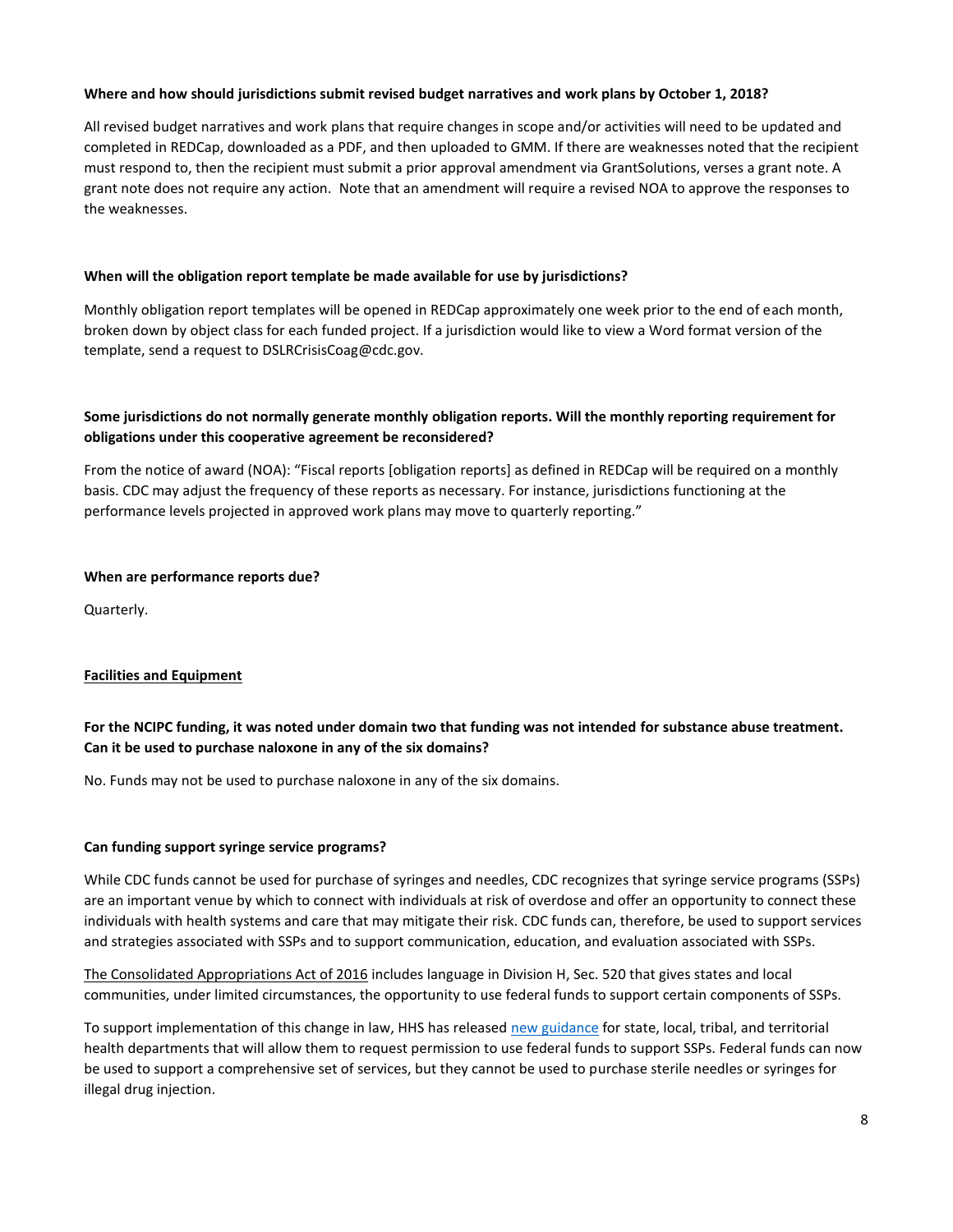The guidance states that eligible state, local, tribal, and territorial health departments must consult with CDC and provide evidence that the jurisdiction is (1) experiencing or (2) at risk for significant increases in hepatitis infections or an HIV outbreak due to injection drug use.

After receiving a request for determination of need, CDC will have 30 business days to notify the requestor whether the evidence is sufficient to demonstrate a need for SSPs. When CDC finds there is sufficient evidence, state, local, tribal, and territorial health departments and other eligible HHS grant recipients may then apply to their respective federal agencies to direct funds to support approved SSP activities. Each federal agency (e.g., CDC, HRSA, and SAMHSA) is currently developing its own application process and guidance for funding recipients regarding which specific programs may apply.

For further information regarding CDC consultations on determination of needs (DON) request with jurisdictions[, click here.](https://www.cdc.gov/hiv/risk/ssps-jurisdictions.html)

#### <span id="page-9-0"></span>**Surveillance, Tracking, and Registry**

## **Can a jurisdiction use funding to help a health system connect the emergency medical response (EMR) system with the prescription drug monitoring program?**

Yes. Funds can be used to improve the use of the prescription drug monitoring program (PDMP).

## **Can a jurisdiction use funding to gather data from urgent care facilities, death certificates, or emergency medical services data?**

Yes. While the focus of the CSELS funds will be on gathering data for the Biosense platform from emergency department and other hospital facilities, CDC is also committed to collecting data from other sources that may contribute to decisions made to address opioid abuse. A jurisdiction may already be uploading data to Biosense, in which case there could be more of a focus on enhancing or improving such data collection in its work plan. NCIPC funds can be used to gather mortality and morbidity data from other sources.

## <span id="page-9-1"></span>**2018 Opioid Overdose Crisis Partner Cooperative Agreement**

(CDC-RFA-OT18-1804: Technical Assistance for Response to Public Health or Healthcare Crises)

If any additional information is required beyond the following frequently asked questions, contact [opioidcrisisnofo@cdc.gov.](mailto:opioidcrisisnofo@cdc.gov) 

## **What is the purpose of the** *Opioid Overdose Crisis Partner Cooperative Agreement* **funding? Does it mean CDC will route money to a partner on behalf of a jurisdiction?**

While complementary to the *2018 Opioid Overdose Crisis Cooperative Agreement*, this agreement will fund partner organizations and is designed to enhance the opioid response in jurisdictions. It is a separate and independent program, both financially and administratively. The partner cooperative agreement is designed to meet critical needs that the jurisdiction cannot execute with local staff expertise or complete quickly enough on its own to be effective within the program implementation period. For example, the partner cooperative agreement could be used to provide a dozen temporary staff members within 30 days or to purchase IT equipment such as servers or laboratory equipment like a PCR thermocycler or an electron microscope within two weeks. CDC will be responsible for assessing jurisdictional needs and matching the needs with the appropriate partner. Partner cooperative agreement funds do not go to the jurisdiction, and the jurisdiction does not authorize the partner's activities.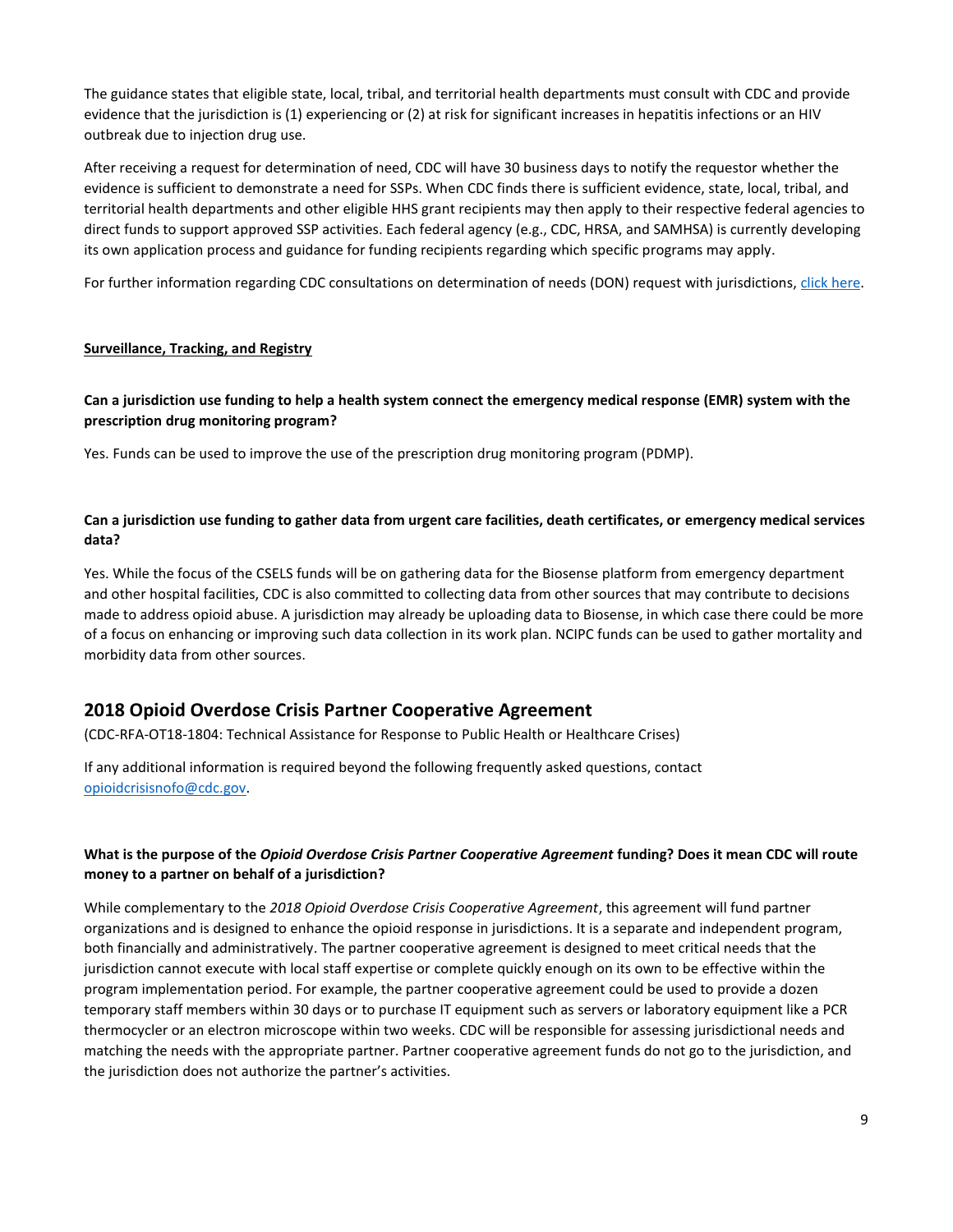#### **How will jurisdictions provide information to CDC regarding its partner needs?**

Jurisdictions can request partner support by discussing their partner need with their CDC contacts, as well as checking a box in their opioid overdose crisis funding work plans and then writing down their partner support needs. The jurisdictions must identify critical needs that they cannot execute with local staff expertise or complete quickly enough on their own for effectiveness and convey these needs to CDC. This must be completed by the July 31 deadline for submitting work plans and budgets.

CDC will work to match jurisdictional requirements with recommended partners and determine specific activities to meet the needs conveyed by the jurisdictions. CDC has allocated specific funding for the partner crisis response cooperative agreement; therefore, it is important that jurisdictions communicate their needs with their CDC contacts.

### **How does CDC select partners and the activities that will be conducted?**

During the partner selection process, the CDC centers sponsoring the project plans will be in contact with the partner cooperative agreement team and jurisdictional leadership. CDC will thoroughly review all proposed partner activities and plans with the jurisdictions to ensure they are congruent with jurisdictional policies and considerations. CDC will also consult with other appropriate federal offices to ensure there is no duplication of effort and that activities can be executed in compliance with federal law and regulations. After this process, a technical assistance package will be developed. CDC will ensure that partner support is available simultaneously with jurisdictional funding. In addition, CDC will serve as the program manager and work with the partners in close collaboration with the jurisdictions to ensure partners complete work plans as approved.

## **Is the technical assistance available for the same funding period as the** *2018 Opioid Overdose Crisis Cooperative Agreement* **or for a shorter period of time?**

Yes. The time period is the same. CDC expects results within the same 12-month performance period: September 1, 2018 to August 31, 2019.

## **If the jurisdiction wants a partner to do an activity, does it have to decrease its jurisdictional crisis cooperative agreement funding request by the amount projected to be needed for the partner's work?**

Jurisdictions should work with their CDC subject matter experts (SMEs) to determine if they should decrease their budget requests to account for technical assistance. Jurisdictions should define their actual needs and projected costs with their CDC SMEs and complete the project plan partner support request form.

#### **How can the partner cooperative agreement be used for expedited procurement?**

CDC can provide funding to partners who can then procure or contract for services instead of states doing it in their own systems. For instance, partners can hire medical, science, or clerical expertise on a temporary basis without jurisdictions going through its internal hiring processes. CDC would provide jurisdictions with access to partners, if it would save significant amounts of time. Or, partners could quickly purchases costly lab equipment on behalf of jurisdictions.

## **How can a jurisdictional organization apply for partner cooperative agreement funding?**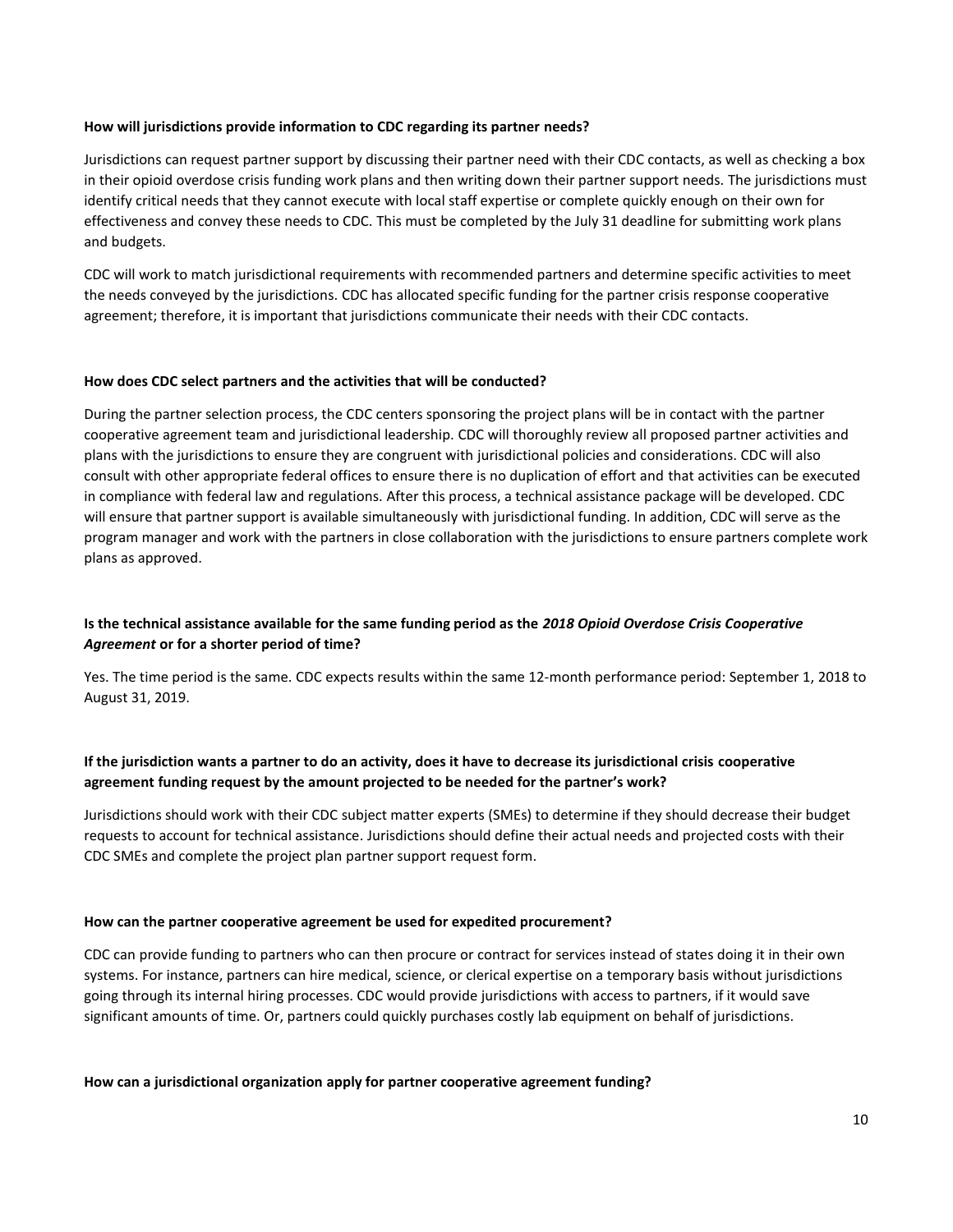This is not possible at this time. The application period for partner selection was announced on Grants.gov and ended March 16, 2018. There are 33 organizations that are approved but unfunded for use under the crisis response partner cooperative agreement for the opioid overdose crisis response between September 1, 2018 and August 31, 2019. Organizations not on that list will not be considered at this time for application. If a jurisdiction wants to engage the services of some organization that did not successfully compete, it should subcontract with that organization as it would normally.

## **Will jurisdictions learn who the 33 organizations are and what they can provide, so that they can plan with that information?**

No. Jurisdictions will not learn the names of all of the 33 organizations, but CDC will let jurisdictions know which partner(s) CDC selects to meet their needs. CDC is primarily responsible for partner selection and planning, based on the jurisdictions' requested capabilities and the partner organization(s) capabilities.

## **Will there be any guidance for the 33 partners identified for the partner cooperative agreement?**

These partners are CDC-funded recipients who are responsible for meeting goals and timelines that assist jurisdictions in meeting their objectives. Partners are accountable to CDC and must adhere to the terms and conditions of their awards.

## <span id="page-11-0"></span>**REDCap (Research Electronic Data Capture)**

<span id="page-11-1"></span>General

## **What is REDCap used for with the Crisis Cooperative Agreement, TP18-1802?**

REDCap stands for Research Electronic Data Capture and is a secure web application for building and managing online surveys and databases. CDC has been selected REDCap as the IT platform to manage the opioid overdose crisis response cooperative agreement project plans, work plans, obligation plans, and performance reports.

## **Will there be a full submission for the cooperative agreement through grants.gov?**

No. Jurisdictions are on an approved but unfunded list, so they will only need to submit revised work plans and budgets in the REDCap system.

## **Is the REDCap project created before or after a public health event?**

Each public health event will have its own specific REDCap templates for project submissions. They are created when a public health event occurs and funding becomes available.

## **Who is the point of contact for REDCap questions?**

- Direct questions related to the crisis response cooperative agreement forms in your REDCap project, or gaining access to SAMS/REDCap, to [dslrcrisiscoag@cdc.gov.](mailto:dslrcrisiscoag@cdc.gov)
- If you are having trouble logging into SAMS, contact  $\frac{samplelp@cdc.gov}{2}$  or at 877-681-2901.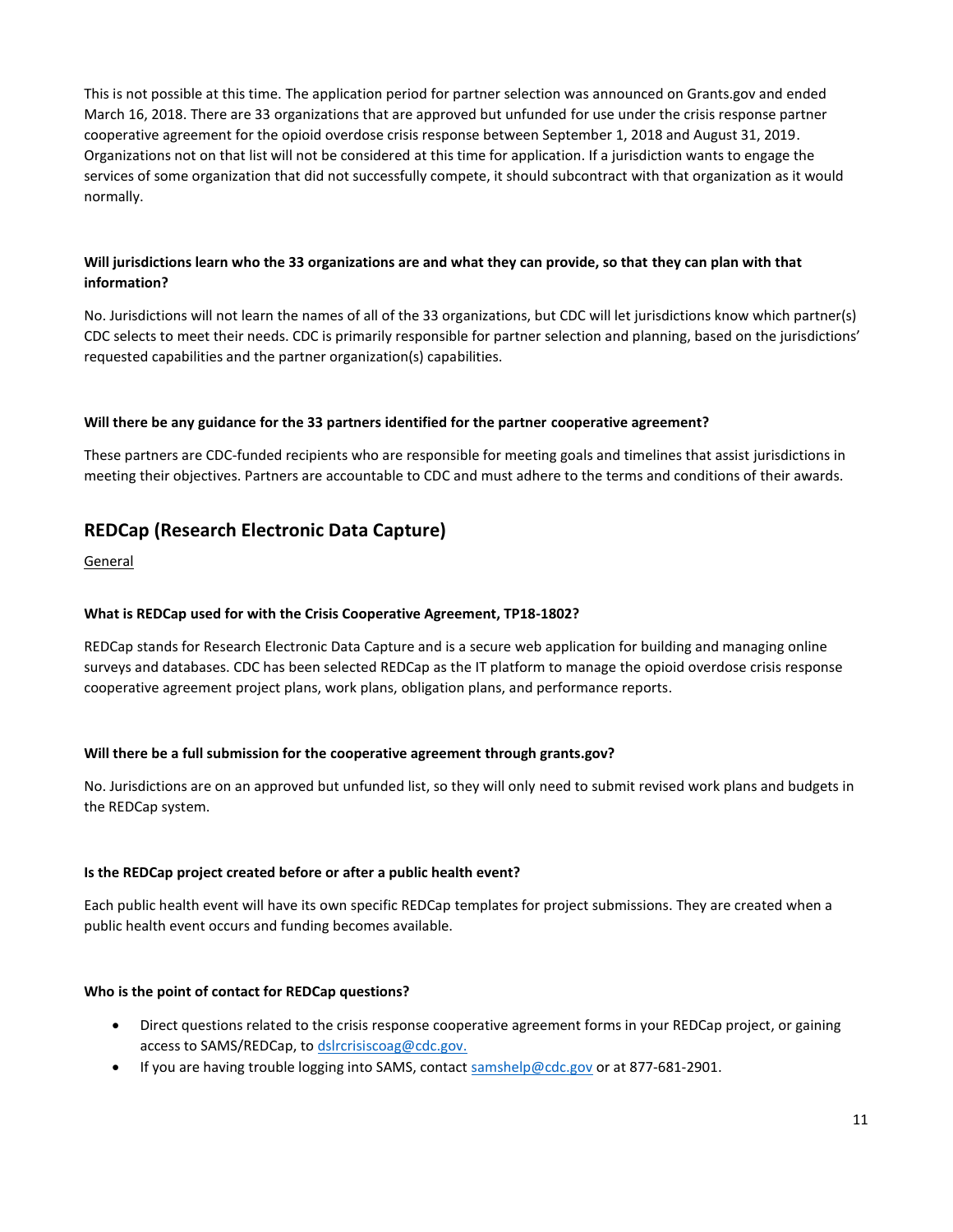### **Is the approval process done within REDCap?**

Yes. Jurisdictions will complete work plans and budget narratives in REDCap. CDC will approve these documents in REDCap.

### **Which jurisdictional point of contact has the authority to designate staff who will access REDCap?**

CDC recommends that jurisdictions work with their original principal investigators or authorized representatives on CDC-RFA-TP18-1802 to designate staff who will access the jurisdictional opioid projects.

## **If a jurisdiction has access to REDCap for another program, does the jurisdiction need to get specific access for this project?**

If the jurisdiction already has REDCap users, then CDC can grant them access to the applicable opioid response REDCap project plans. Please send those names to **DSLRCrisisCoag@cdc.gov**.

## **Can the jurisdiction have multiple people working in REDCap, but only one person able to submit? Or can only one jurisdictional staff member work in the REDCap project area?**

Within reason, the number of jurisdictional users who can be enrolled to work in REDCap is unlimited. Multiple people can work in REDCap, but only one person can work in one specific form at a time. A jurisdiction can have more than one representative and there can be more than one in the system at any given time. To add additional users, CDC suggests that the original crisis response cooperative agreement point of contact be consulted and then an email request be sent to the [DSLRCrisisCoAg@cdc.gov.](mailto:DSLRCrisisCoAg@cdc.gov)

#### **Where can I see my REDCap projects?**

From the REDCap home page, click the "My Projects" tab. This page will list all jurisdictional projects.

#### **Will technical monitoring occur through REDCap?**

Yes.

<span id="page-12-0"></span>Data Entry

#### **Where can a jurisdiction note that indirect costs were moved in REDCap?**

Jurisdictions should note that indirect costs were moved in their budget narratives. Contact the jurisdiction's project officer or assigned grants management specialist (GMS) to make sure the issue is resolved.

#### **Can files from REDCap be exported as PDFs?**

Yes. Click the "Download PDF of instrument(s)" button at the top of any data entry screen. Jurisdictions can export one or all of the data entry forms and the blank data entry form(s) or the data entry form(s) with saved data.